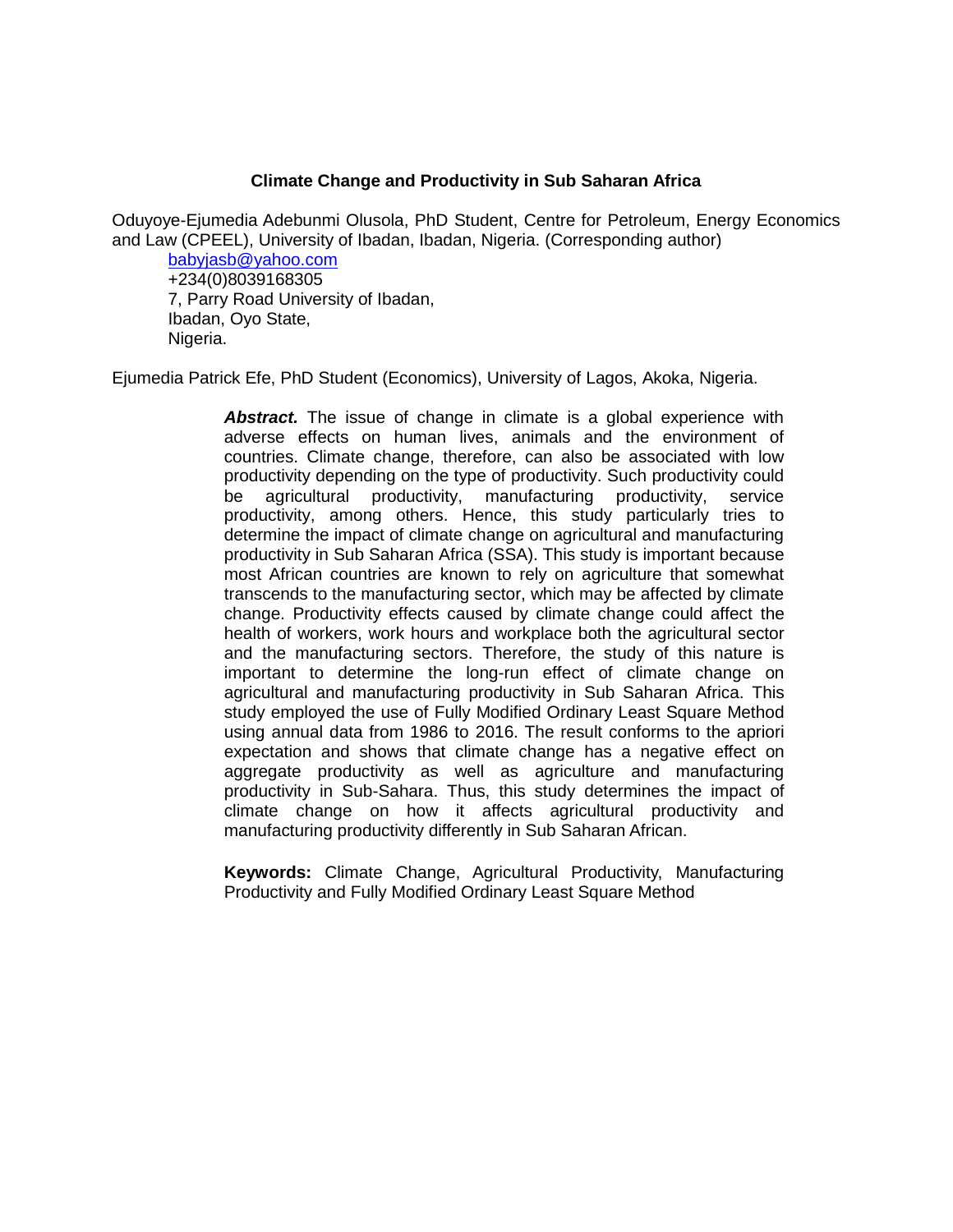#### **1. Introduction**

The issue of change in climate is a global concern to policymakers and government of nations across the globe. The justification is that change in climate has been found to have an adverse effect on human lives, plants, animals and the environment (McMichael, 2003; Solomon *et al.*, 2007; Balanagarajan and Gajapathy, 2018). In addition, it may result in the inability to predict weather conditions with negative consequences on food security, human health, ecosystem, livelihood, water resources, employment, industrial output, among others (McMichael *et al*., 2004: Lundgren *et al.*, 2013; Oduyoye, Ogunro and Aderinto, 2014).

Cognizance of these, various efforts to mitigate the adverse effects of climate change have been adopted in both develop and developing countries alike. The notable initiatives includes the Framework of Southern and Northern Africa Climate Change Programme, 1980, the Intergovernmental Panel on Climate Change (IPCC),1988; African Ministerial Conference on Environment (AMCEN), 1985; United Nations Framework Convention on Climate Change (UNFCCC),1992; the Kyoto Protocol, 1997; the Nairobi Work Programme, 2005; the Bali Action Plan, 2007; the East African Community Climate Change Policy, 2009; African Climate Change Strategy, 2014, among others (ACCS<sup>1</sup>, 2014). Despite these efforts, average weather condition globally has continued to increase rising from -0.04°C in 1985 to 1.572°C 2016 (WDI<sup>2</sup>, 2017).

The increase in climate change may have severe consequences on productivity. According to Weil (2012), productivity refers to the relative amount between the volume of output and the inputs. However, an upsurge change in climate may result in extreme weather conditions such as changing precipitation and rainfall patterns, excess sunlight, rise in sea level among others effects (Mendelsohn, 2000; Kurukulasuriya et al., 2006; IPCC<sup>3</sup>, 2007; FAO<sup>4</sup>, 2008; Sowunmi and Akintola, 2010; Duru, and Obiechefu, 2013). In addition, it can also affect productivity by affecting the health of the workers, work hours spent and workplace in the agricultural sector as well as the manufacturing sector.

Furthermore, adverse effect of climate change causes reduction in productivity resulting to loss of land available for farming activities, increased drought, increased flood that washes away the required nutrients from the soil surface and pests/diseases invasion on crops as well as human (Hsiang, 2010; Oduyoye, Ogunro and Aderinto, 2014). Even though climate change may have adverse effects on manufacturing and agricultural productivity, the effect may be severe in the latter because they are mostly done outdoor (Iqbal and Siddique, 2008; Schlenker and Lobell, 2010). However, extreme climate condition may have a direct impact on the productivity of workers in the manufacturing sector whose activities are either indoor or semi-indoor (Kjellstrom *et al.*, 2009; Kjellstrom and Crowe, 2011; Lundgren *et al*., 2013). In essence, low productivity causes a reduction in output.

Studies exist on the impact of climate change on productivity. However, most of the reviews are either for a particular agricultural crop productivity or aggregate agricultural productivity (Ajetomobi and Abiodun, 2010; Ayinde, Muchie and Olatunji*,* 2011; Ajay and Pritee, 2013; Bandara and Cai, 2014; Mbanasor *et al.*, 2015; Cai *et al.* 2016; Park 2016; Chalise *et al.*, 2017; Balanagarajan and Gajapathy, 2018; Zhang *et al.,* 2018) and are country-specific studies. To the best of our knowledge, studies that exist on agricultural productivity are scanty for Africa (see Knox *et al.,* 2012; Ludena and Mejia, 2012) while extant studies on the impact of climate change on manufacturing productivity (kjellstrom and Crowe 2011; Sudarshan *et al.,* 2015;

 $\overline{a}$ 

<sup>&</sup>lt;sup>1</sup> African Climate Change Strategy

<sup>2</sup> World Development Indicators

<sup>&</sup>lt;sup>3</sup> Intergovernmental Panel on Climate Change

<sup>4</sup> Food and Agriculture Organizations of the United Nations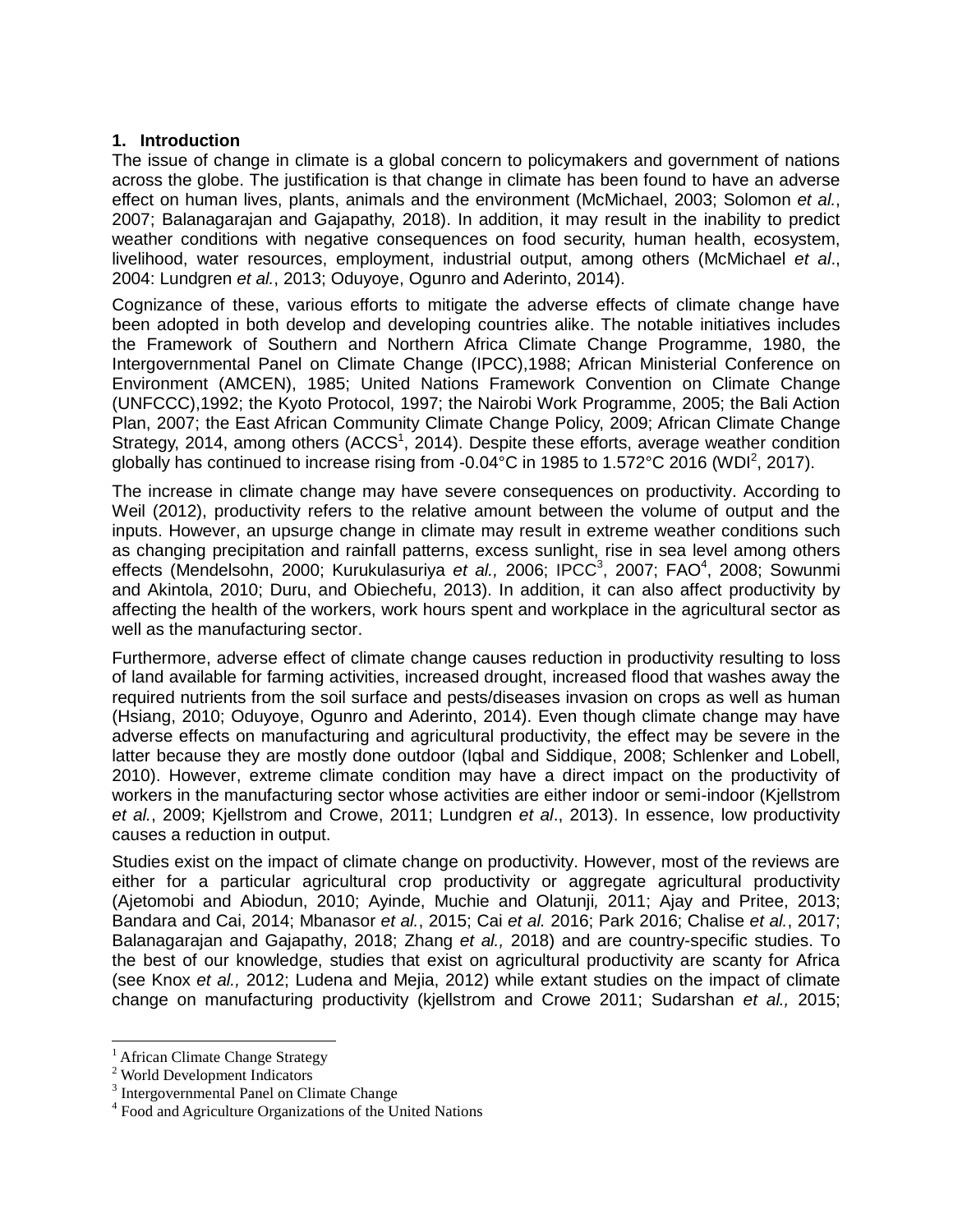Balanagarajan and Gajapathy, 2018) have been examined for developed and developing countries in other regions asides Africa.

Therefore, accounting for the impact of climate change on both agricultural and manufacturing productivity in Africa is particularly imperative. This is because most African countries rely on agriculture, which somewhat transcends to the manufacturing sector. Thus, climate change can significantly influence the output of both sectors and affects the national output in Sub Sahara Africa (IPCC, 2001; Slingo *et al.*, 2005). Furthermore, climate change may have different effects on agricultural productivity and manufacturing productivity. It is against the preceding introduction that this study empirically provides answers to the following research questions i). To what extent does climate change affect aggregate productivity in Sub Saharan Africa? ii). To determine the long-run impact of climate change on agricultural and manufacturing productivity in Sub Saharan Africa?

This research article is divided into five sections. Following the introduction in section one, the empirical literature on climate change and productivity in Sub Saharan Africa are reviewed in section two. The third section contains the methodology used for the study, while section four provides the presentation and analysis of results. The fifth section contains the policy implications, and the conclusions of the study are provided.

### **2. Empirical Literature**

Several studies have contributed to the literature on the impact of climate change and productivity. However, empirical results by existing studies seem inconclusive. Some of the results found are either positive or negative impact of climate change on productivity; other results found are no effect. Nevertheless, some authors at different times examined climate change impact on specific types of productivity. For country-specific studies on climate change and productivity (see Ajay and Pritee, 2013; Park 2016; Balanagarajan and Gajapathy, 2018; Zhang *et al.,* 2018), the studies showed that fluctuations in temperatures and rainfall pattern adversely affected productivity negatively.

Among the studies done on climate change and agricultural productivity was by the work by Iqbal and Siddique (2008). The study examined the impact of long term change in climate variables on agricultural rice productivity using regional fixed effects within 23 regions in Bangladesh. The study employed regional time-series data from 1975 to 2008 to determine the differences between regions. The results revealed a negative impact of climate change on agricultural productivity of region and year fixed effects. Extending the literature, Nastis *et al.* (2012) and Chalise *et al.* (2017) evaluated the economic impact of climate change on agricultural productivity in Greece and the Nepalese region, respectively. The results of both studies suggested that the economic estimates of climate change on the regions directly or indirectly shows significant economic damage to agricultural productivity.

Knox *et al.*, (2012), projected the impacts of climate change on eight major crops in Africa and South Asia using the review of the meta-analysis of data in studies. The study mainly addressed the impact of climate change on difference specific crops, regions and sub-regions in Africa and South Asia. The result shows a similar negative projected impact of climate change on agriculture for both regions. Similarly, Ludena and Mejia, 2012 focused on the decline of crop yield as a result of climate change using aggregated database of 10 regions and 12 sectors employing a general equilibrium model. The result reveals that the impact of climate change varies across different regions. In the Former Soviet Union (FSU), East Asia and South Asia showed a positive impact on productivity compared to Middle East Africa and North Africa, Sub-Saharan Africa and some regions in Asia which showed a negative impact of climate change on agricultural productivity.

In addressing the impact of climate change and manufacturing productivity, studies by Kjellstrom, 2009; Kjellstrom and Crowe, 2011; Balanagarajan and Gajapathy, 2018; Day *et al.*, 2018 and Zhang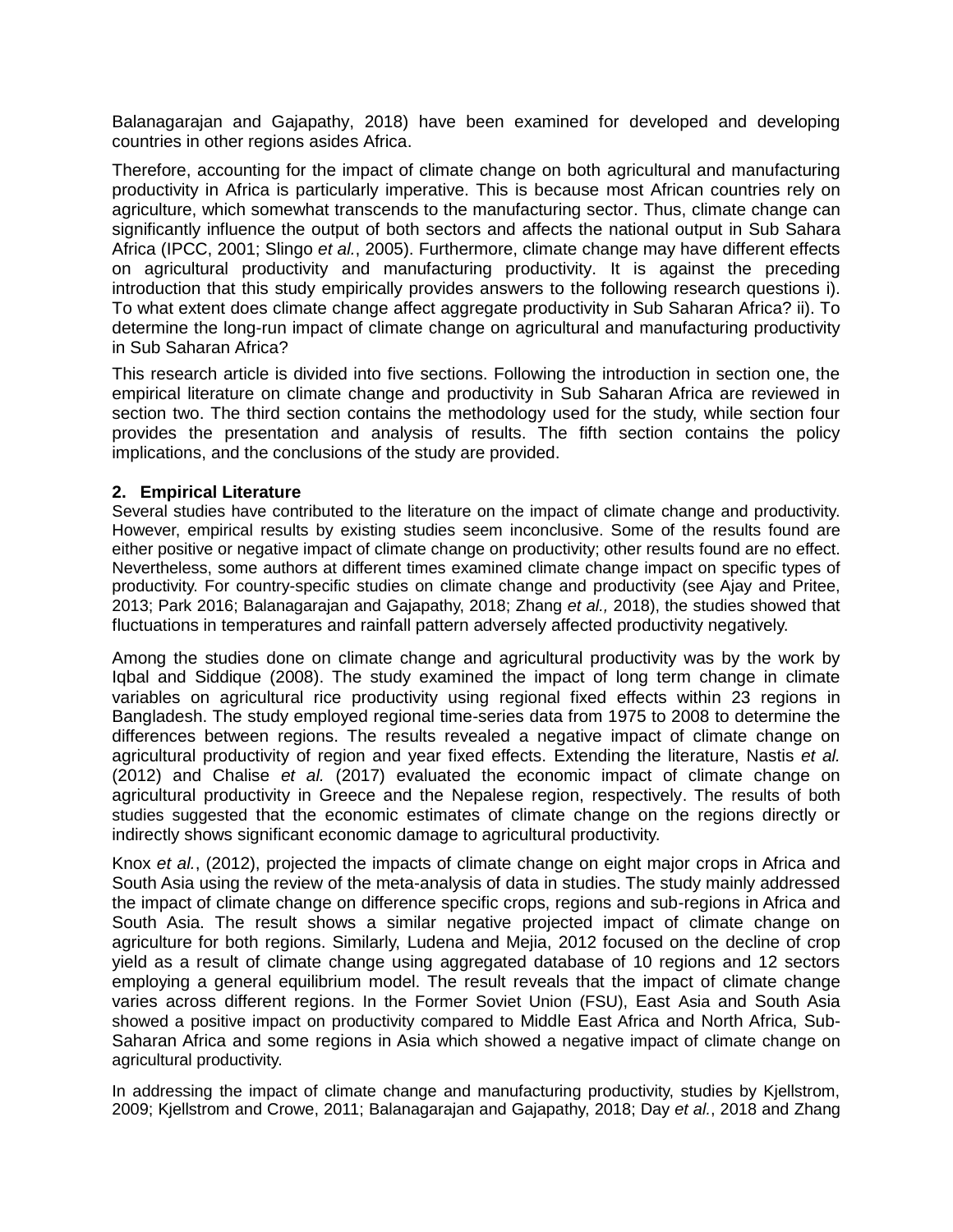*et al.*, 2018 had different results to reveal. Thus the study by Kjellstrom, 2009; Day *et al.*, 2018 showed that climate change significantly affects the productivity of workers. In a somewhat different study, Zhang *et al.*, 2018 examined the effect of temperature on manufacturing firm productivity over the period of 1998 to 2007. The result showed that the increase in temperature exhibits a negative impact on the manufacturing firms in China. The authors concluded that the necessary climate adaptation technique should be put in place to avoid the further reduction in productivity in the future.

## *3.* **METHODOLOGY**

## **3.1 Model Specification**

To investigate the impact of climate change on productivity in Sub-Saharan Africa, the model by Zhang *et al.* (2018) is adopted with some modification as follows: ne impact of climate change on productivity in Sub-Saharan Africa, the model by<br>)18) is adopted with some modification as follows:<br> $PDT_{i} = f(HCF_{i_l}, OPN_{i_l}, GDP_{i_l}, CC_{i_l}, INV_{i_l}) + \varepsilon_{i_l}$  (1)

$$
PDT_{ii} = f(HCF_{ii}, OPN_{ii}, GDP_{ii}, CC_{ii}, INV_{ii}) + \varepsilon_{ii}
$$
\n(1)

Where PDT represents productivity; HCF is human capital formation; OPN is the degree of openness; GDP is the gross domestic product; CC is climate change; INV is investment;  $\varepsilon_{it}^{\text{}}$  is the stochastic disturbance term while i and t are the cross-section and time dimension. To estimate the model, equation 1 is expressed in an estimable form, as shown in equation 2. disturbance term while i and t are the cross-section and time dimensional disturbance term while i and t are the cross-section and time dimensional potential point of  $PDT_{ii} = \beta_0 + \theta_1 HCF_{ii} + \theta_2 OPN_{ii} + \theta_3 GDP_{ii} + \theta_4 CC_{ii} + \theta_5$ 

$$
PDT_{it} = \beta_0 + \theta_1 HCF_{it} + \theta_2 OPN_{it} + \theta_3 GDP_{it} + \theta_4 CC_{it} + \theta_5 INV_{it} + \varepsilon_{it}
$$
 (2)

 $\beta_0$  is the intercept term, while  $\theta_1-\theta_5$  are coefficients of the explanatory variables respectively. On apriori, human capital formation is expected to have a positive effect on productivity. Similarly, the coefficient of openness, gross domestic product and investment are expected to be positively related to productivity. On the contrary, climate change is expected to be inversely related to productivity.

## **3.2. Technique of Estimation**

Due to the nature of data, the analysis began by subjecting the variables to stationarity tests, since the assumptions for the classical regression model require that variables in the model be stationary and that the errors have a zero mean and constant variance (Gujarati, 2004). The study adopts the Augmented Dickey Fuller-Fisher heterogeneous panel unit process tests, and it is estimated with individual intercept and trend (t) in each of the series. If the variables are integrated of order one I (1), we test for the possibility of a cointegrated relationship using the Johansen Fisher Panel cointegration test. Once the cointegration among the variables is established, the coefficients of the long-run of the variables are estimated using the Fully-Modified Ordinary Least Square (FM-OLS).

This estimator corrects the standard pooled Ordinary Least Square for serial correlation and endogeneity of regressors that are usually present in a long-run relationship Pedroni (1996; 2000). In applying cointegration tests to long-run hypotheses in aggregate panel data, a primary concern is to construct the estimators in a way that does not constrain the transitional dynamics to be similar among different countries of the panel. Instead, only the information concerning the long-run hypothesis of interest was pooled, and the short-run dynamics allowed being potentially heterogeneous. This is a central theme for the panel fully modified (Bangake and Eggoh, 2011).

# **3.3 Data Source**

The sample data covers the period of 1986 to 2016 and contain 31 annual observations. Specifically, five Sub-Sahara African countries, namely Angola, Congo, Nigeria, Ghana, South Africa and Lesotho are selected based data availability. Data for the study are extracted from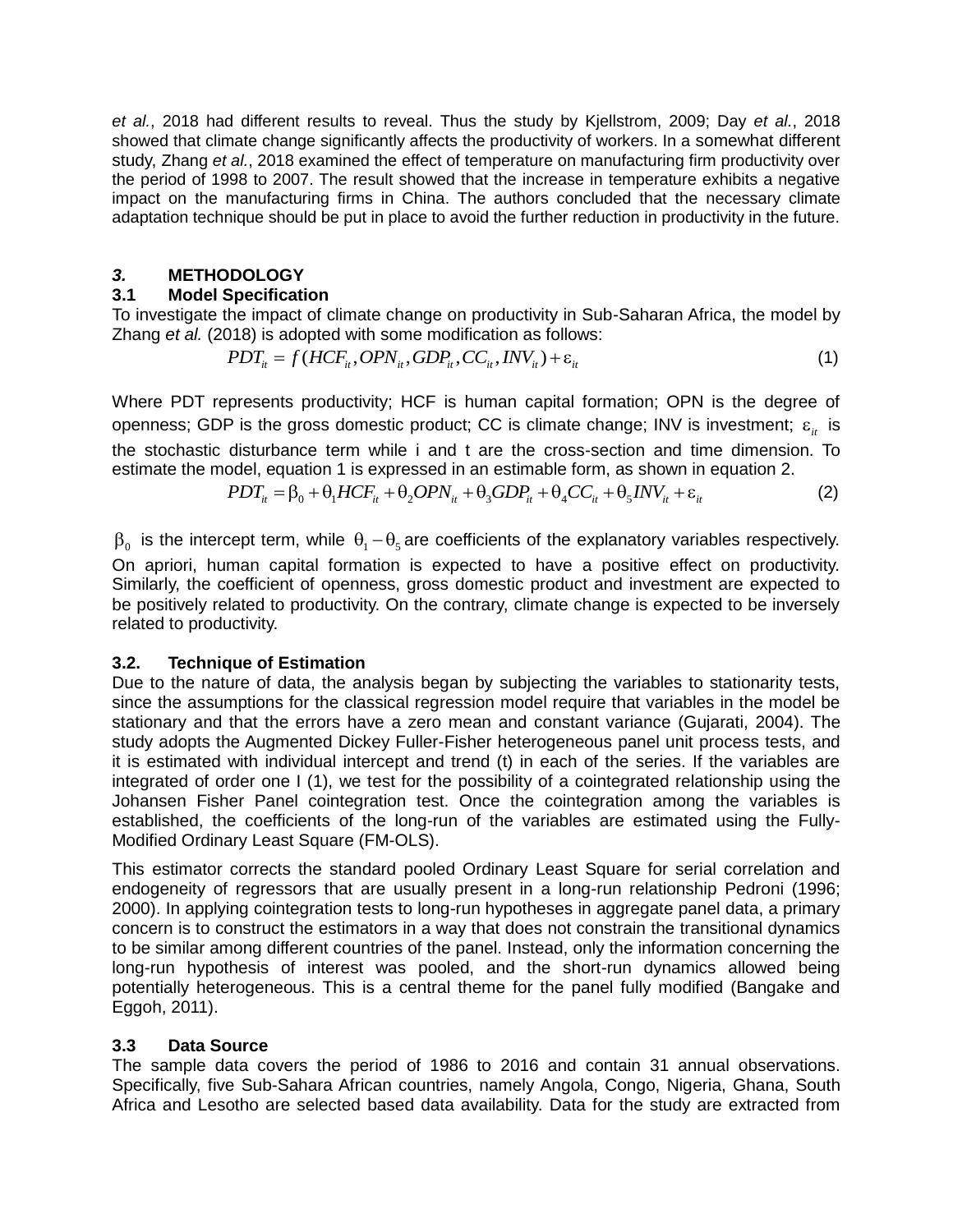the Food and Agriculture Organizations of the United Nations (FOASTAT) and World Development Indicators WDI (2018). The variables include Productivity, which is computed using the Value Added of Agriculture and Manufacturing divided by population. The degree of openness is computed as the sum of import and export divided by Gross Domestic Product. Gross Domestic Product is measured in millions of current US \$. Human Capital Formation is estimated using the enrolment of both sexes in secondary. Climate change is measured using temperature change as obtained from FOASTAT, 2019.

## **4. PRESENTATION AND ANALYSIS OF RESULT**

Table 4.1 shows the result of the Augmented Dickey Fuller-Fisher heterogeneous panel unit process tests in the level and first difference for all the variables in the model. As displayed in the table, the null hypothesis that the panel series contains a unit root at a level cannot be rejected. However, after taking the first difference, each panel series appear to be stationary.

|                              | Level             | <b>First Difference</b> |  |
|------------------------------|-------------------|-------------------------|--|
| <b>Variables</b>             |                   |                         |  |
| <b>GDP</b>                   | $-0.1217(0.4516)$ | 2.5950(0.0047)          |  |
| <b>HCF</b>                   | 0.4107(0.6594)    | $-3.1882(0.0007)$       |  |
| <b>OPN</b>                   | $-0.7138(0.2377)$ | 3.3169(0.0005)          |  |
| <b>PDT</b>                   | 0.8232(0.6959)    | 3.4354(0.0022)          |  |
| cc                           | 3.1606(0.9961)    | 2.6730(0.0211)          |  |
| <b>INV</b>                   | 0.6176(0.7516)    | $-1.9067(0.0283)$       |  |
| <b>Critical values at 5%</b> | 0.8432(0.8005)    | $-4.8579(0.0000)$       |  |
|                              | $-2.0972(0.0186)$ | $-4.8392(0.0000)$       |  |

#### **Table 4.1: ADF-Fisher Unit Root Test Results**

*Note: Value in parenthesis represents probabilities.* **Source:** Author's Computation, 2019.

Since the variables are found to be stationary at first difference, the study proceeds to establish the existence of co integration among the variables using the Johansen Fisher Panel cointegration test. The co integration test result is shown in Table 4.2. The table shows that the Fisher statistics from the trace and Max-Eigen test indicates that the null hypothesis of no cointegration can be rejected.

| Table 4.2 Johansen Fisher Panel Cointegration Test |  |  |  |  |  |  |
|----------------------------------------------------|--|--|--|--|--|--|
|----------------------------------------------------|--|--|--|--|--|--|

| <b>Hypothesized No. Of CE(s)</b> | <b>Fisher Stat* (from</b><br>trace test) | <b>Fisher Stat (from max-</b><br>eigen) |
|----------------------------------|------------------------------------------|-----------------------------------------|
| None                             | 289.9**                                  | $121.0**$                               |
| At most 1                        | 159.5**                                  | 62.75**                                 |
| At most 2                        | $103.2**$                                | $55.13**$                               |
| At most 3                        | 56.29**                                  | $51.05**$                               |
| At most 4                        | $47.50**$                                | $31.05**$                               |
| At most 5                        | $50.80**$                                | $32.29**$                               |
| At most 6                        | $31.08**$                                | $16.46***$                              |
| At most 7                        | $35.44**$                                | $35.44**$                               |

**Note:** \*\*\*; \*\* & \* indicate 1%; 5% & 10% level of significance.

**Source:** Author's Computation, 2019.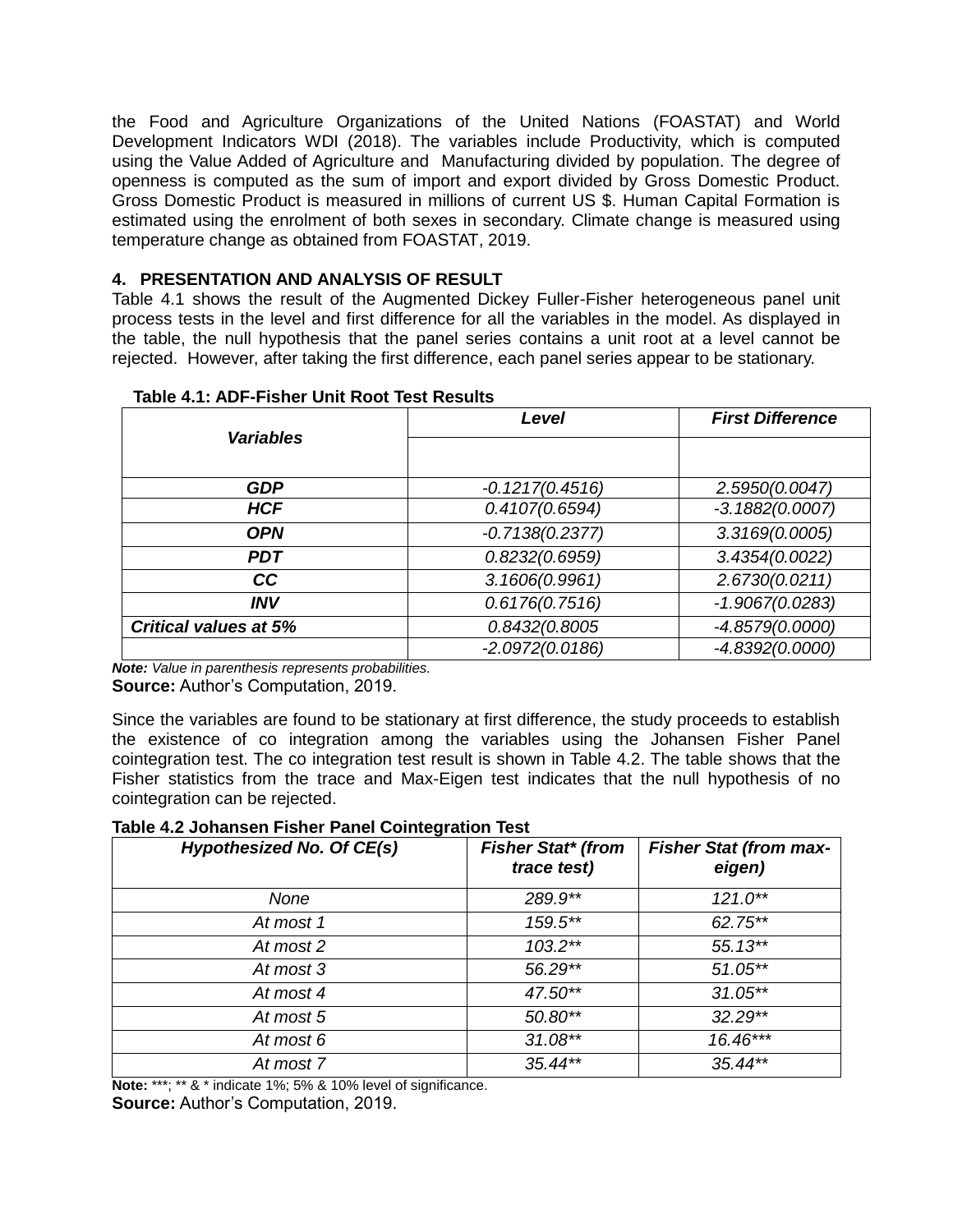The implication of this is that productivity and its selected determinants used in the model are cointegrated for the panel of the selected Sub-Saharan African countries. With the established long-run relationship, it is convenient that the long-run coefficients of the model be estimated using a Panel Fully Modified Ordinary Least Square.

Tables 4.3 show the long-run coefficients of aggregate productivity as well as agriculture and manufacturing productivity in Sub-Sahara Africa. The result in columns 2 shows the result of aggregate productivity, while column 3 and 4 show the result of agriculture and manufacturing productivity. As shown on the table, the coefficient of climate change conforms to its apriori expectation across all models. This finding is similar to those of that of Nastis *et al*., 2012 that examined the impact of climate change on productivity. However, climate change variable appears to be a significant determinant of only manufacturing productivity in the long-run. A possible explanation for this is that in the long-run, the use of mechanized tools may result in a shift from agriculture, which is the major contributor to Gross Domestic Product in Sub-Saharan Africa to manufacturing. In the same vein, Human Capital Formation is statistically significant in explaining productivity in the long-run. This implies that the acquisition of skills through education is important to drive productivity in the long-run. The coefficient Investment also conforms to its expected sign having a positive and significant impact on productivity in the longrun. Gross Domestic Product and the degree of openness, although have a positive effect on productivity but do not significantly drive productivity.

| <b>Regressors</b> | <b>PDT</b> | <b>APDT</b> | <b>MPDT</b> |
|-------------------|------------|-------------|-------------|
| cc                | $-0.050**$ | $-0.1212$   | $-0.0801$   |
| <b>GDP</b>        | 0.0019     | 0.0029      | 0.0015      |
| <b>HCF</b>        | $0.2603*$  | $0.2950*$   | $0.1546*$   |
| <b>INV</b>        | $0.3373**$ | $0.3034*$   | $0.4293**$  |
| <b>OPN</b>        | 0.5310     | 0.5163      | 0.6702      |
| C.                | 0.8132     | 0.7732      | 0.5541      |
| D.W               | 1.67       | 1.55        | 1.73        |
| <b>R-Square</b>   | 0.84       | 0.77        | 0.82        |

**Table 4.3: Fully Modified Ordinary Least Square Estimation Result**

*Note: \*\* & \* indicate 1% & 5% level of significance; where APDT and MPDT represents Agricultural Productivity and Manufacturing Productivity respectively.* 

**Source:** Author's Computation, 2019.

# **5. CONCLUSION AND POLICY RECOMMENDATION**

The study examines the effect of climate change on productivity in Sub-Saharan Africa (SSA) countries from 1986 to 2016. The six SSA countries are namely Angola, Congo, Nigeria, Ghana, South Africa and Lesotho was selected based on data availability. To achieve the objectives of the study, productivity was disaggregated into agricultural and manufacturing productivity to examine the heterogeneous effect of climate change. Specifically, the time-series properties of panel data were examined using both the Augmented Dickey Fuller-Fisher heterogeneous panel unit root tests. Also, the study adopts the Johansen Fisher Panel cointegration test to establish long-run relationship among the series. Also, Fully Modified Ordinary Least Square cointegration approach is used to examine the long-run effect. The result of the study reveals that climate change has a negative effect on aggregate productivity as well as agriculture and manufacturing productivity in SSA. However, the variable is statistically significant in explaining only manufacturing productivity in the long-run. Thus, the finding suggests the shift from the agricultural sector, which is the major contributor to the Gross Domestic Product in SSA to manufacturing in the long-run. Based on the result, it is recommended that SSA countries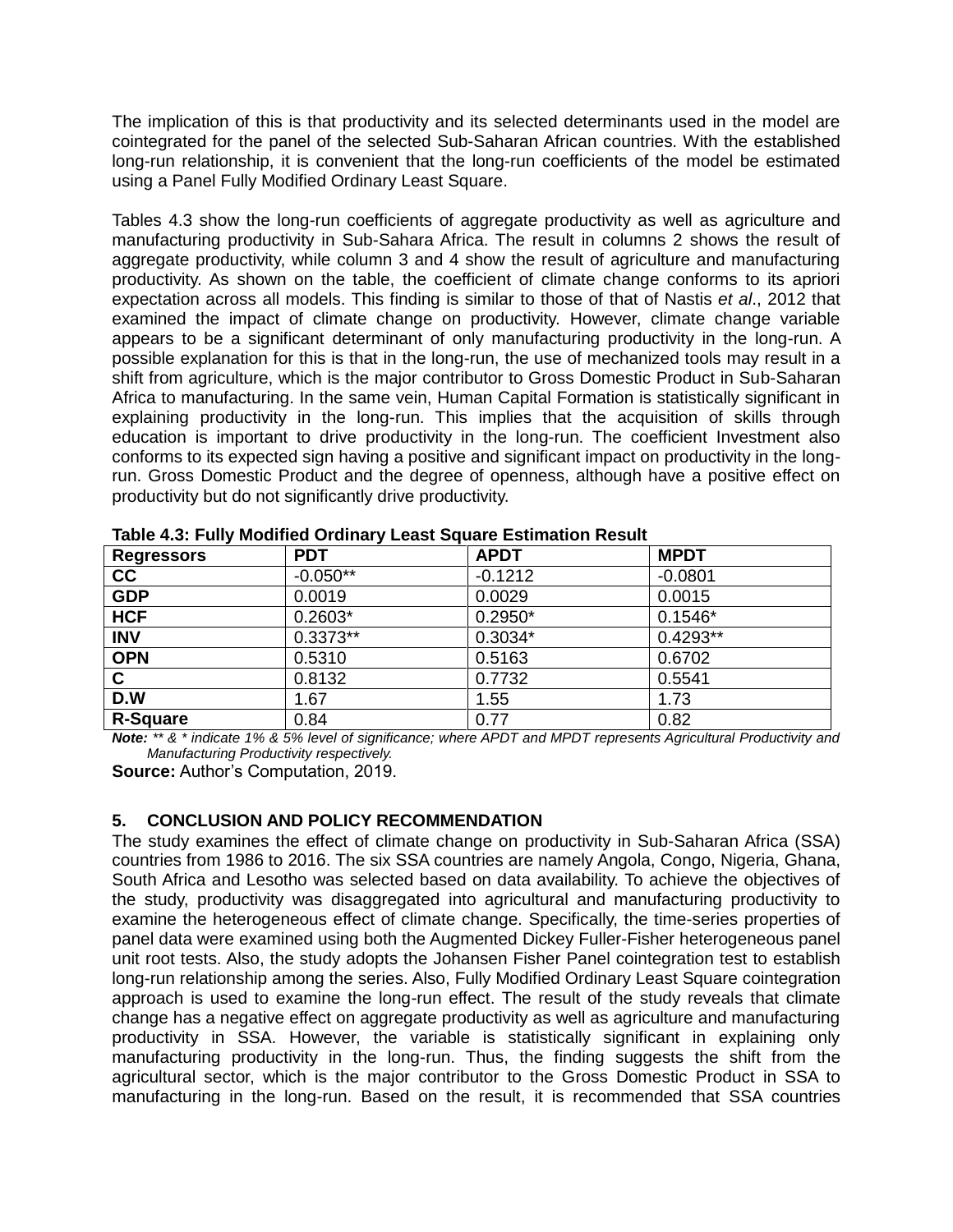should design appropriate policies to mitigate the adverse effect of climate change in the longrun. These policies should centre on setting tariff regulations and the use of advanced and efficient (greener) technology, among others.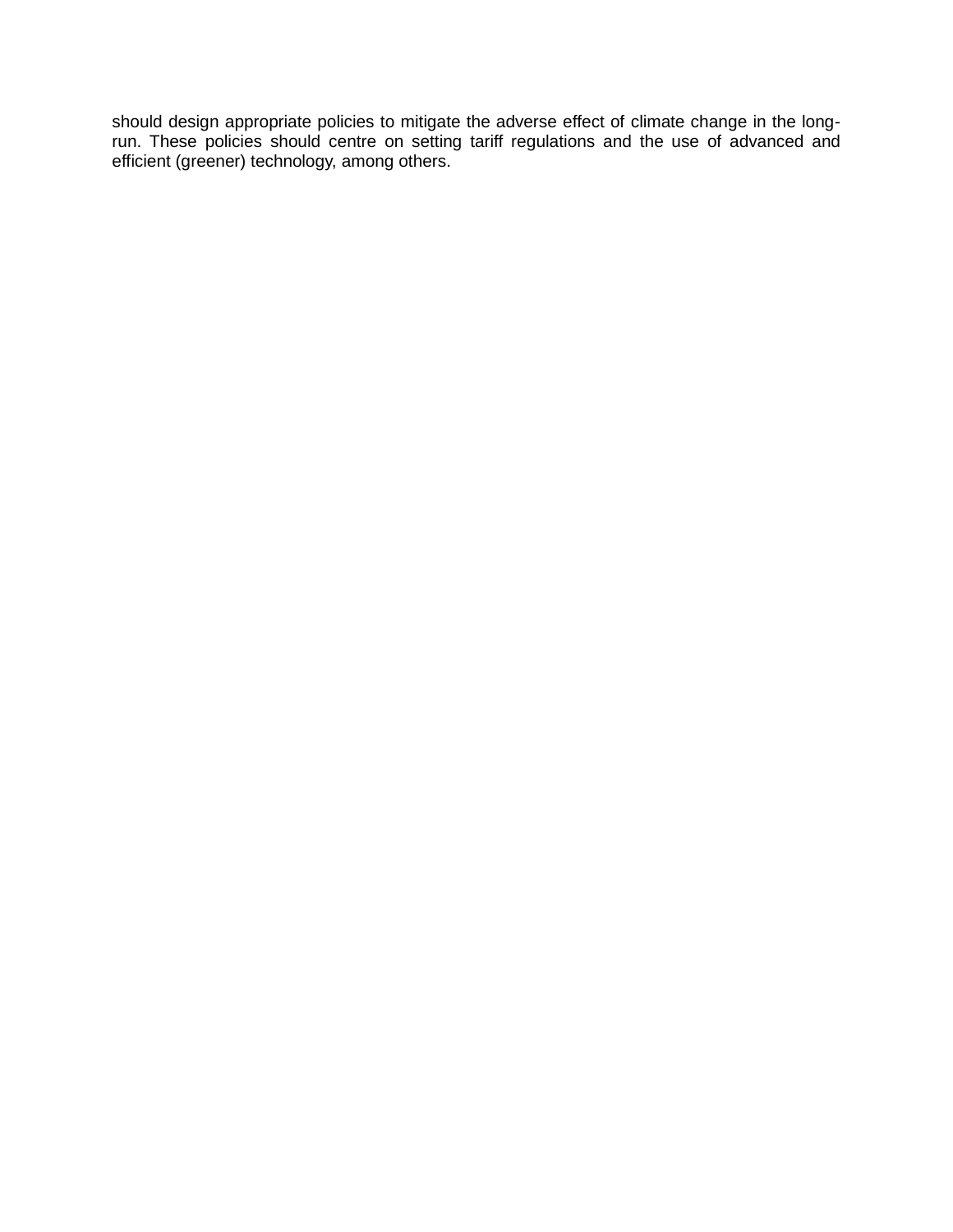## **References**

Ajay, K. and Pritee S. (2013). Impact of Climate Variation on Agricultural Productivity and Food Security in Rural India. *Economics Discussion Papers*, No 2013-43, Kiel Institute for the World Economy.

African Climate Change Strategy (ACCS), 2014

- Ajetombi, J. and Abiodun, A. 2010. Climate Change Impacts on Cowpea Productivity in Nigeria. *African Journal of Food, Agriculture, Nutrition and Development*, 10(1): 2258-2271.
- AMCEN (2014). A Draft on African Union Strategy on Climate Change: African Strategy on Climate Change.
- Ayinde, O. E, Muchie, M. and Olatunji, G. B. (2011). Effect of Climate Change on Agricultural Productivity in Nigeria: A Cointegration Modeling Approach. Journal of Human Ecology, Vol. 35(3), pp185-194.
- Balanagarajan, K. and Gajapathy, V. (2018). Climate Changes and its Impact on Employee Productivity. *International Journal of Applied Engineering Research* ISSN 0973-4562 Volume 13, Number 1 (2018) pp.27-29.
- Bandara, J.S., Cai, Y. (2014). The impact of climate change on food crop productivity, food prices and food security in South Asia. *Econ. Anal. Policy* 44 (4), 451–465.
- Bangake. C. and Eggoh. J. (2011). Further Evidence on Finance-Growth Causality: A Panel Data Analysis. *Economic Modelling*, 35(2) 176-188.
- Cai, Y., Bandara, J.S., Newth, D., (2016). A framework for integrated assessment of food production economics in South Asia under climate change. *Environ. Model. Softw.* 75, 459–497.
- Chalise *et al.*, 2017. A general equilibrium assessment of climate change-induced loss of agricultural productivity in Nepal. *Economic Modelling* 62, 43–50.
- Day, E. *et al*. (2018). Upholding labour productivity under climate change: an assessment of adaptation options. *Climate Policy*, DOI: 10.1080/14693062.2018.1517640.
- Duru, P. N. and Obiechefu, H. (2013). Climate Change and Food Security in Ikeduru Local Government Area Imo State, Nigeria: *The Way Forward International Journal of Science and Research (IJSR)* ISSN (Online): 2319-7064 Index Copernicus Value: 6.14 | Impact Factor 4.438.
- Food and Agriculture Organizations of the United Nations (FAO), 2008.
- Food and Agriculture Organization Corporate Statistical (FOASTAT) Database, 2019.

Gujarati, D.N. (2004) Basic Econometrics. 4th Edition, McGraw-Hill Companies.

- Hsiang, S. M. (2010). Temperatures and cyclones strongly associated with economic production in the Caribbean and Central America. Proceedings of the National Academy of Sciences of the United States of America, 107(35), 15367–15372
- Intergovernmental Panel on Climate Change (IPCC) (2001). Climate Change 2001 IPCC Third Assessment Report.
- Intergovernmental Panel on Climate Change (IPCC), (2007). Fourth Assessment Report. Geneva: Cambridge University Press, Cambridge: Available from: [www.ipcc.ch](http://www.ipcc.ch/)
- Intergovernmental Panel on Climate Change (IPCC), (2007). Summary for policymakers. Climate change 2007: the physical science basis, Working Group I contribution to IPCC fourth assessment report: climate change 2007.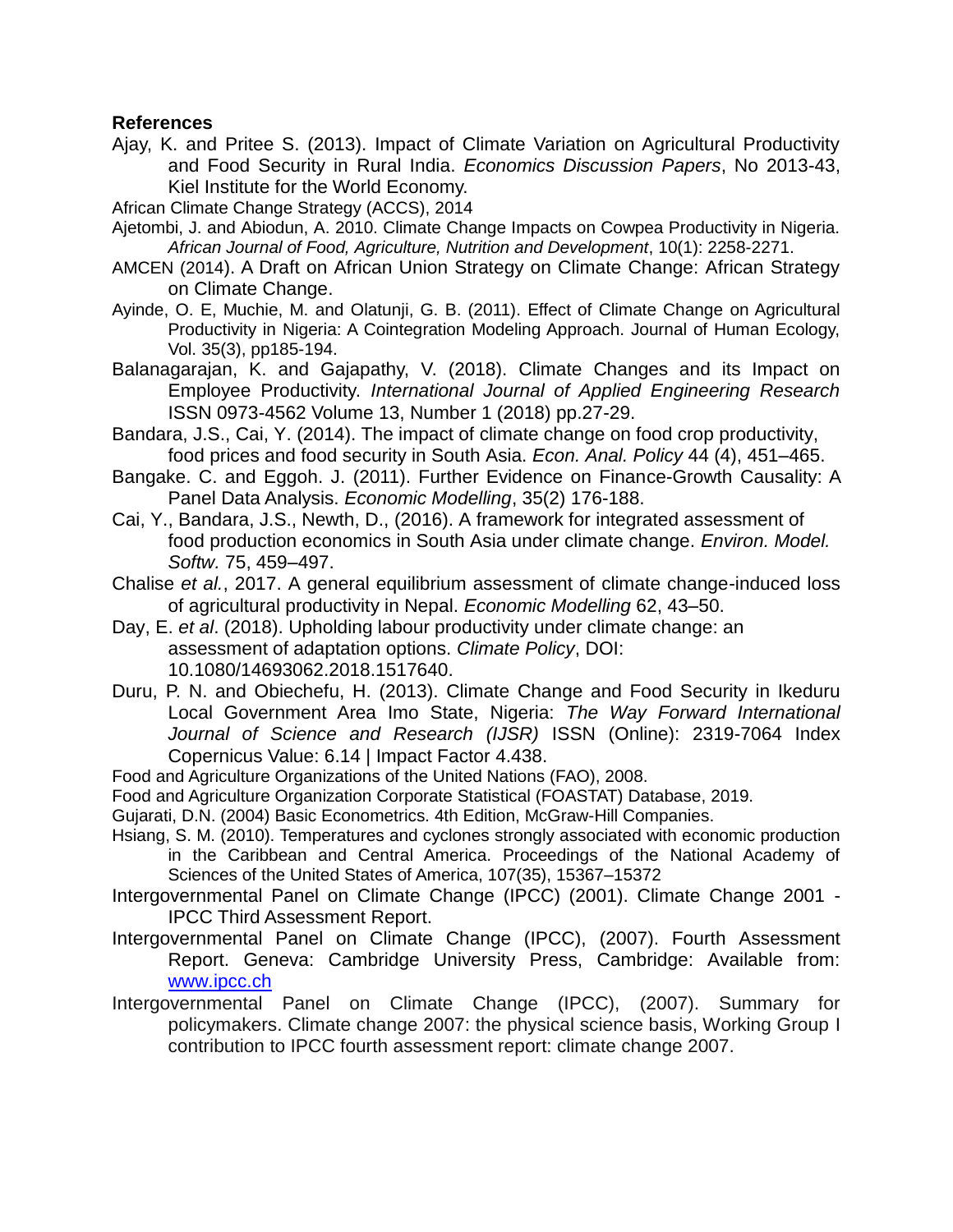- Iqbal, K. and Siddique, A. (2008). The Impact of Climate Change on Agricultural Productivity: Evidence from Panel Data of Bangladesh. *The University of Western Australia. Discussion Paper* 14.29.
- Kjellstrom, T. and Crowe, J. (2011). Climate Change, Workplace Heat Exposure, and Occupational Health and Productivity in Central America. *International Journal of Occupational and Environmental Health*, 17:3, 270-281.
- Kjellstrom, T. *et al.* (2009). The Direct Impact of Climate Change on Regional Labor Productivity. *Archives of Environmental & Occupational Health*, 64:4, 217-227.
- Knox, J. et al. (2012). Climate change impacts on crop productivity in Africa and South Asia, *Environmental Research*, Letter Volume 7, 034032 (8pp).
- Krugman, P. (1997).*The Age of Diminishing Expectations:* U.S. Economic Policy in the 1990s. *The MIT Press Cambridge, Massachusetts London, England*
- Kurukulasuriya, P. *et al.* (2006). Will African agriculture survive climate change? *World Bank Econ Rev* Volume 20(3): 367–388.
- Ludena, C. E. and Mejia, C. (2012)*.* Climate Change, Agricultural Productivity and its Impacts on the Food Industry: A General Equilibrium Analysis. *Selected Poster prepared for presentation at the International Association of Agricultural Economists (IAAE) Triennial Conference, Foz do Iguaçu, Brazil, 18*‐*24 August 2012.*
- Lundgren, K. *et al*., (2013) Effects of heat stress on working population when facing climate change, *Industrial Health*, 51, 3-15.
- Mbanasor, J. A. *et al.* (2015). Impact of Climate Change on the Productivity of Cassava in Nigeria. *Journal of Agriculture and Environmental Sciences* Volume. 4, No. 1, 138-147 ISSN: 2334-2404 (Print), 2334-2412 (Online). Published by the American Research Institute for Policy Development DOI: 10.15640/jaes.v4n1a18 URL: [http://dx.doi.org/10.15640/jaes.v4n1a18.](http://dx.doi.org/10.15640/jaes.v4n1a18)
- McMichael, A. *et al.* (2003). Climate change and human health: Risks and responses. World Health Organization, Geneva.
- McMichael, A. *et al.* (2004). Global climate change. In: Ezzati, M., Lopes A, Roders A, et al., editors. Comparative quantification of health risks, the global and regional burden of disease attributable to selected major risk factors. Vol. 2, World Health Organization, Geneva. 1543–1650.
- Mendelsohn, R. 2000. Measuring the effect of climate change on developing country agriculture. Two essays on climate change and agriculture: a developing country perspective. *FAO Economic and Social Development Paper* Volume 145, Rome.
- Nastis *et al.* (2012). Climate change and agricultural productivity African. *Journal of Agricultural Research* Vol. 7(35): 4885-4893.
- Oduyoye, A.O., Ogunro T.T. and Aderinto, E.R., (2014). Climate Variability: Implications for Agricultural Produce in Nigeria, A paper published in the *7 th NAEE/IAEE International Conference proceedings.*
- Park, J. (2016). Will we adapt? Temperature shocks, labour productivity, and adaptation to climate change in the United States (1986-2012). *Cambridge, MA: mimeo, Harvard University.*
- Pedroni, P. (1996). Fully modified OLS for heterogeneous cointegrated panels and the case of purchasing power parity, Indiana University *Working Papers in Economics* No. 96-020.